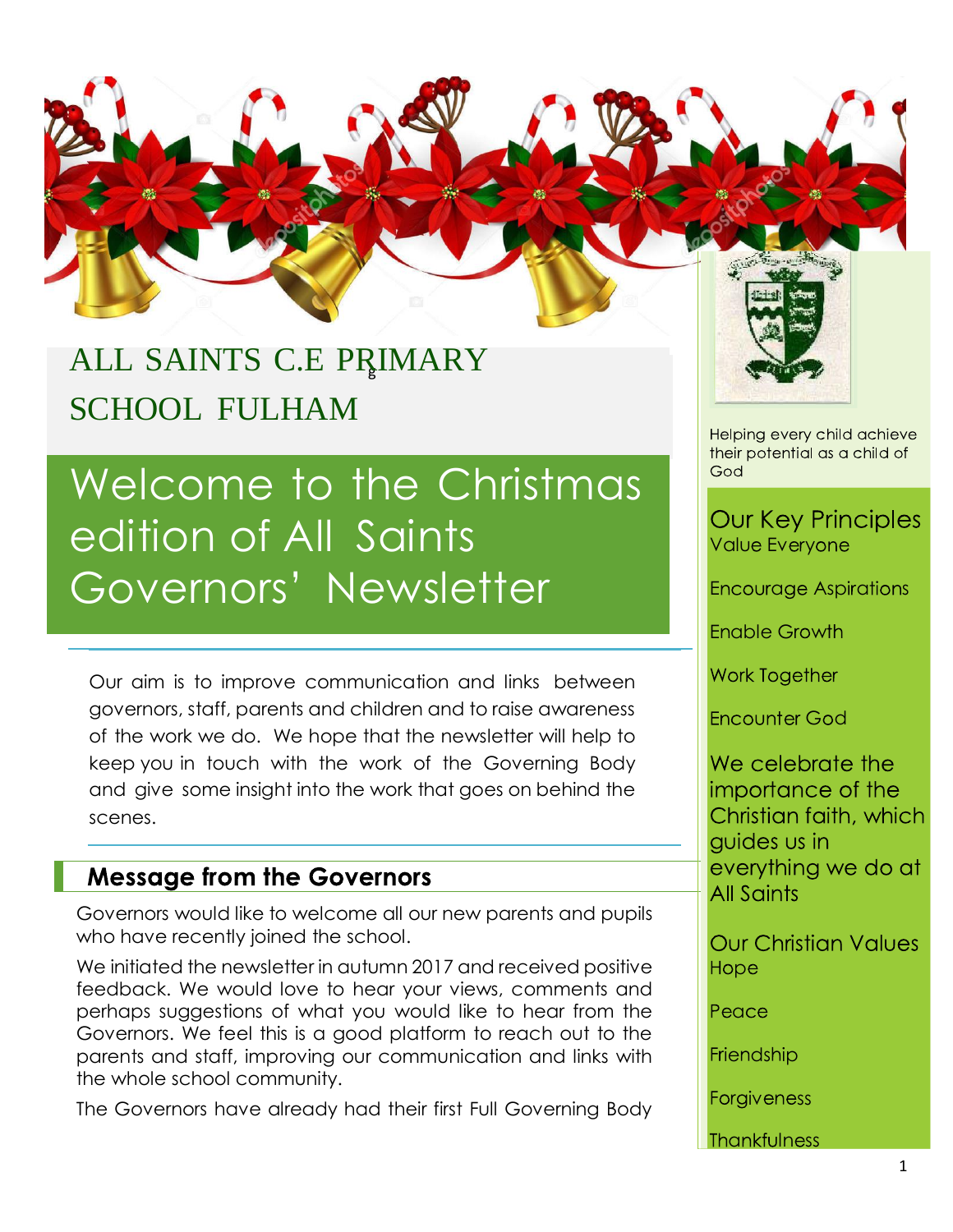meeting on 10<sup>th</sup> September, where we elected a new Chair and Vice-chair, agreed committee membership and appointed Link Governors. So as the newly-appointed Chair of Governors, I'd like to welcome everyone and say that I'm really looking forward to working with the school and the Governing Body this year.

We welcome Geoff Green and Nicky Baly, our new LDBS Governors, Anna Spence, Staff Governor and Will Levanway, Foundation Governor to the Governing Body. We look forward to working together to secure even better provision for All Saints children.

Julia Loizou – Chair of Governors

#### **School Maintenance Fund**

All parents are asked to pay yearly contributions to the School Maintenance Fund. Currently the amount each family pays is £70 per child. The School Maintenance Fund is spent on maintenance and other costs of keeping the School premises and facilities up to high standards expected by parents, staff and governors.

The School building has been built and paid for by the Church of England and the Governors have the responsibility to maintain the fabric of the School. As in every Church School, the Governing Body must contribute towards the cost of the maintenance under a form of insurance scheme organized by the Church; parents' voluntary payments to the School Maintenance Fund are used for this purpose.

Unfortunately, contributions were received from just under half the families in the school and this figure has been steadily declining over time. This is beginning to have a significant impact on the financial support available for the school. The Governing Body will be grateful for any contributions whether larger, smaller or equal to the £70 per child suggested. Please see the link on the school website about ways to contribute. We are now able to claim back tax from the Government on all gifts from UK taxpayers, increasing the value of your contributions at no cost to yourself, please do also fill in the Gift Aid declaration.

#### **Who are the governors**

**Chair of Governors: Julia Loizou Vice chair: Jessica Watters Chair of Admissions: Matt Nixon Chair of Staff: Emily Richardson Chair of PPC: Vanessa Fawcett Chair of Curriculum: Julia Loizou Chair of Finance: Jessica Watters LDBS Governor: Geoff Green LDBS Governor: Nicky Baly Foundation: Will Levanway Foundation: Diana Deighton Staff Governor: Anna Spence Carol Gray LA Governor – vacant Clerk: Emma Skinmore Harris**

#### **Link Governors**

**SEND/PP: Emily Richardson Child Protection: Julia Loizou EYFS: Nicky Baly Literacy: Matt Nixon The Wider Curriculum: Vanessa Fawcett RE: Will Levanway ICT: Julia Loizou Heath & Safety: Julia Loizou Science: Geoff Green Numeracy: Jessica Watters Treasurer of Maintenance Fund: Vanessa Fawcett**

**EYFS: Nicky Baly Y1: Diana Deighton Y2: Matt Nixon Y3: Geoff Green Y4: Emily Richardson Y5: Vanessa Fawcett Y6: Jessica Watters**

**Want to find out more?** Our governor web pages are kept up to date and we share information about the meetings we have attended and what was discussed.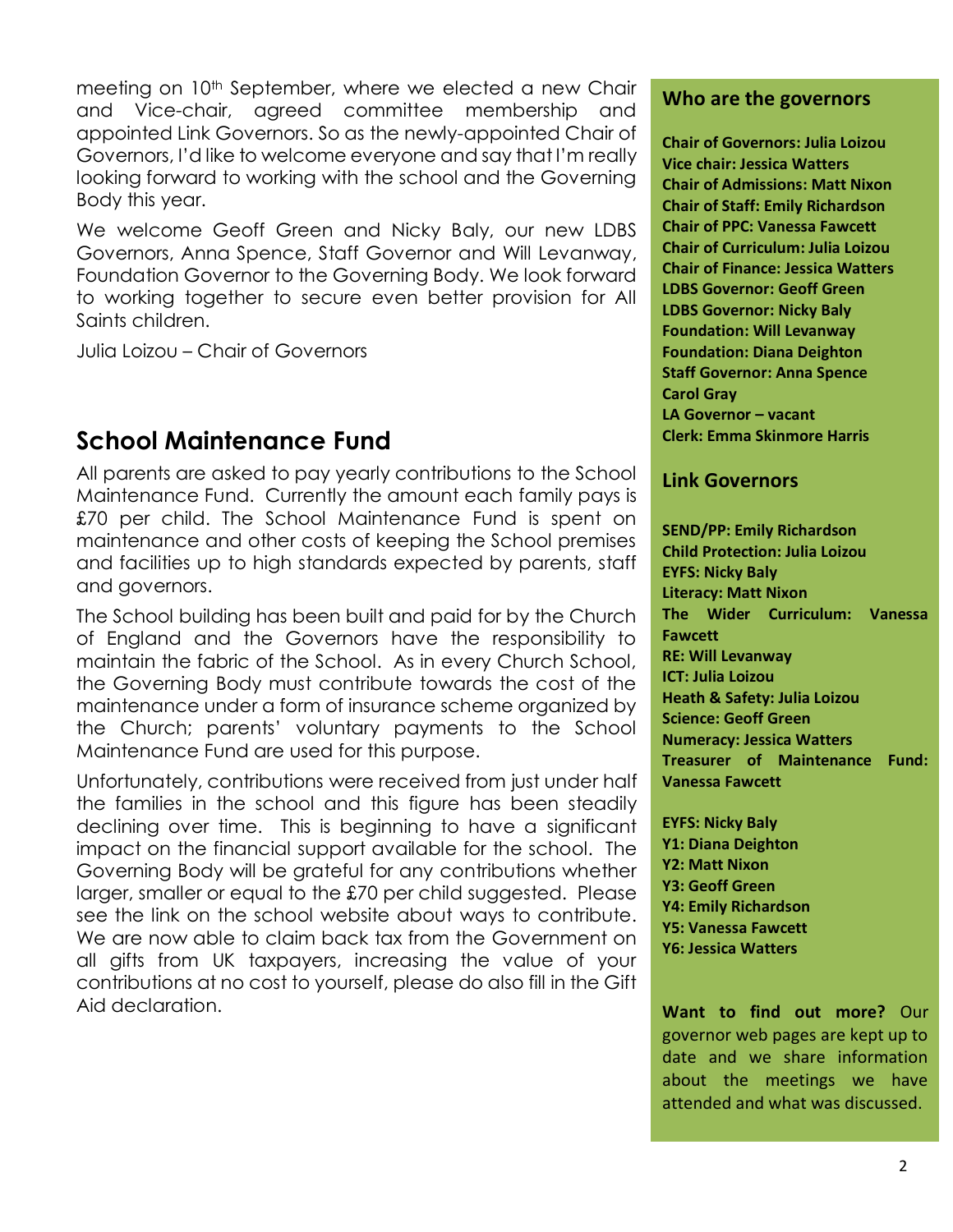### **Academic Achievement: End of Year 6**

This year results exceeded national standards in all measures. This is the context of the introduction of the new tests by the Government in 2016 which were designed to set a higher standard for pupils leaving primary school, so it is great to see All Saints children continue to do better than the national picture and also to see significant improvements this year from 2017. Well Done!

The progress the children made since Year 2 is above average (ranked  $16<sup>th</sup>$  / 33 schools in LA) in all 3 core subjects.



The combined reading, writing, and maths measure uses the reading and maths test results along with the outcome of the writing TA. Together, these subjects give a broad measure of pupil attainment. The 2018 Key Stage results show that the percentage of children working at the expected level in reading, writing and maths was 79%, whilst the number of All Saints children working at a greater depth (higher standard) was around 21% in all core subjects. This is an improvement from last year. The Governors would like to extend their thanks to all the staff, children and parent/carers who have worked so hard.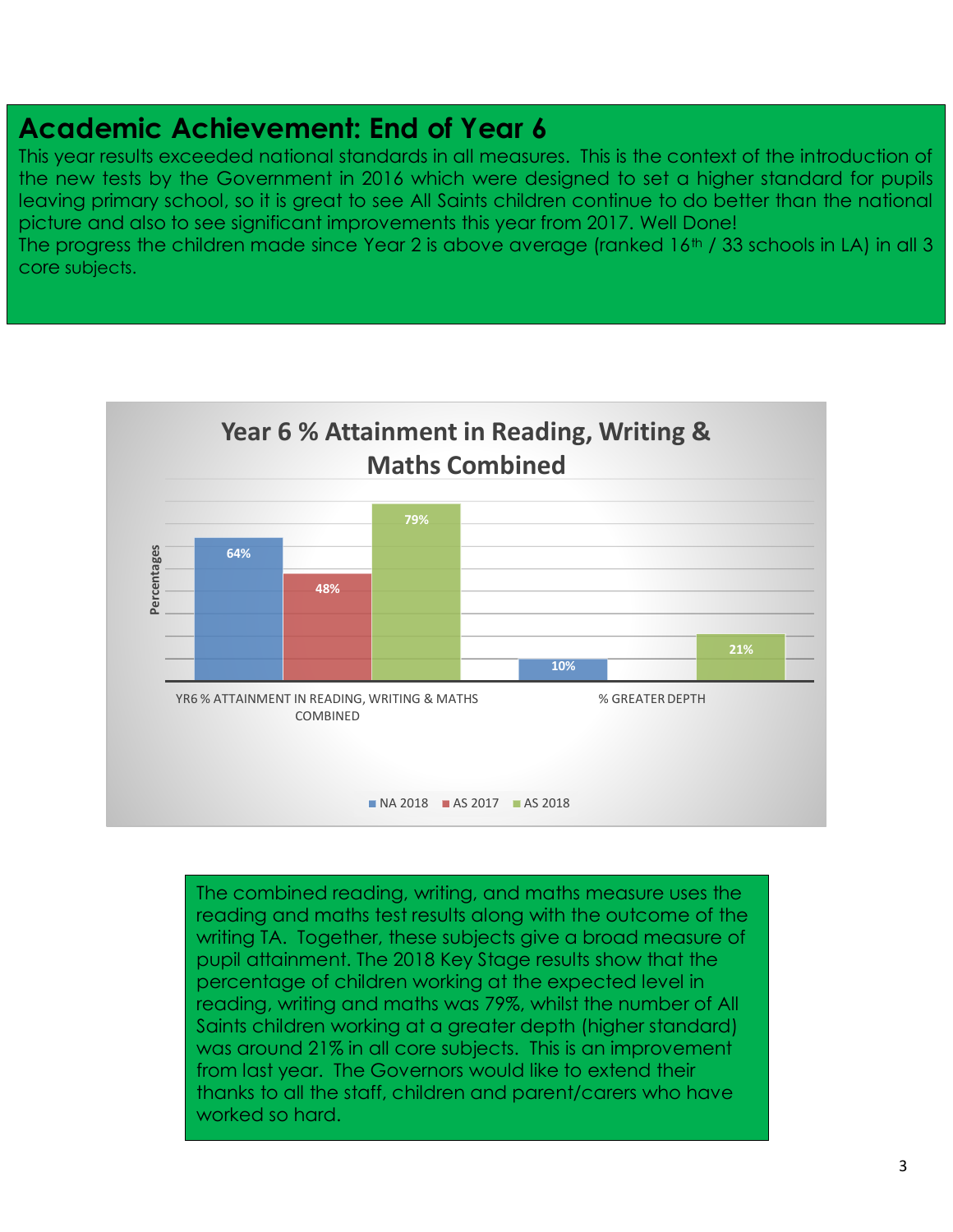### **ACADEMIC ACHIEVEMENTS: End of Year 6**

These results are based on the SATs tests taken at the end of Year 6. Results are higher than National Averages in all tests. We also saw improvements on last year's results, most significantly in the writing assessments. Also of note is the high number of children working at the Greater Depth Standard, almost half the cohort!







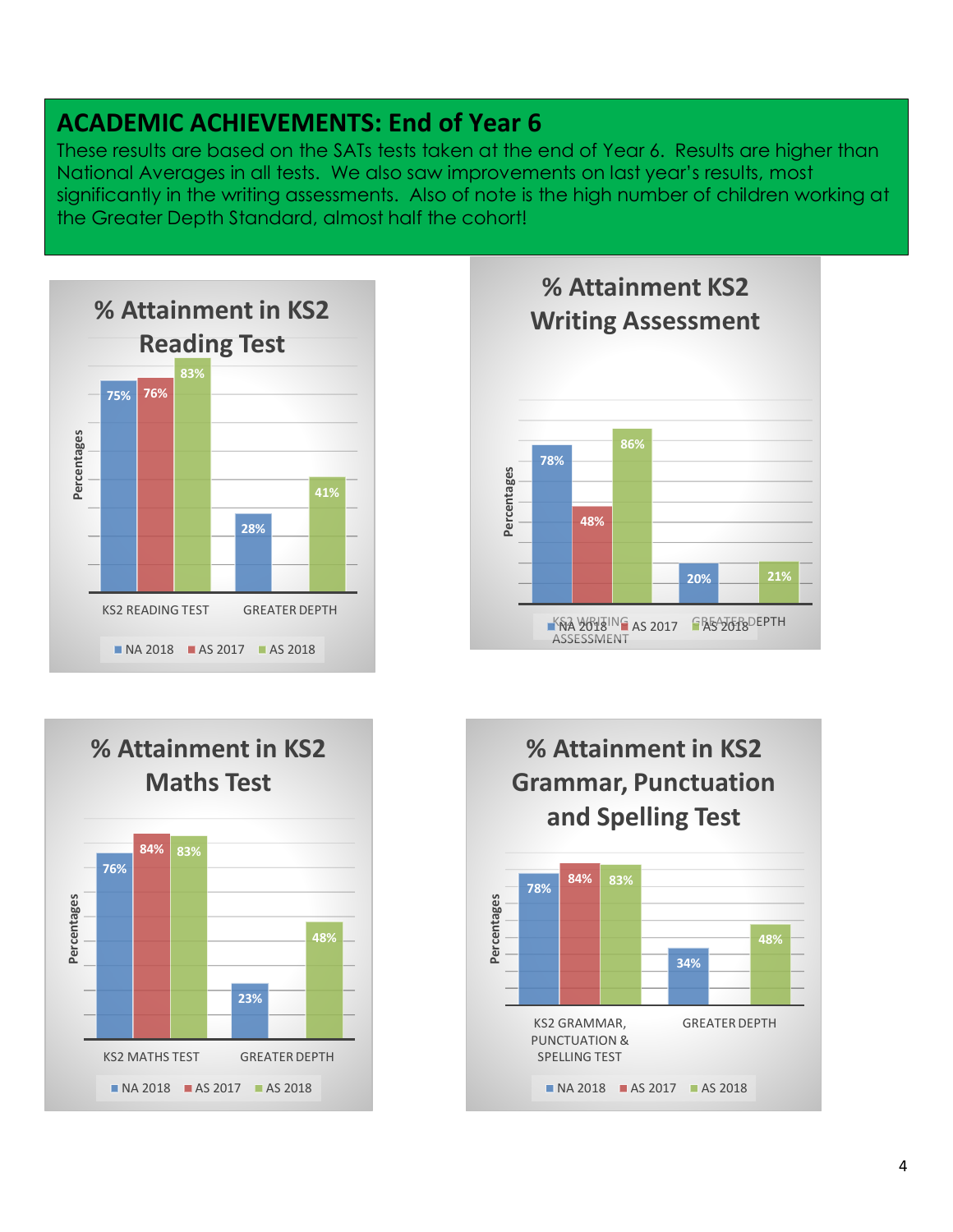### **ACADEMIC ACHIEVEMENTS: END OF YEAR 2**

KS1 results (below) are based on teacher assessment at the end of Year 2. Although KS1 results are set externally, they are marked by teachers within the school. At the end of KS1, teachers use a teacher assessment to report the progress of their pupils, backed up by a system of 'moderation' by local authorities to check samples to ensure consistency. Results show last year All Saints children working above national averages in all core subjects.



### **Academic Achievements: End of Reception**

The national assessment at the end of Reception covers a range of different skills that children are expected to have achieved in order to have 'a good level of development'. In 2018, 83% of children at All Saints reached the national benchmark of a 'good level of development' compared to 71% nationally. All Saints EYFS is ranked 8<sup>th</sup> / 38 schools in the Borough. Well done!

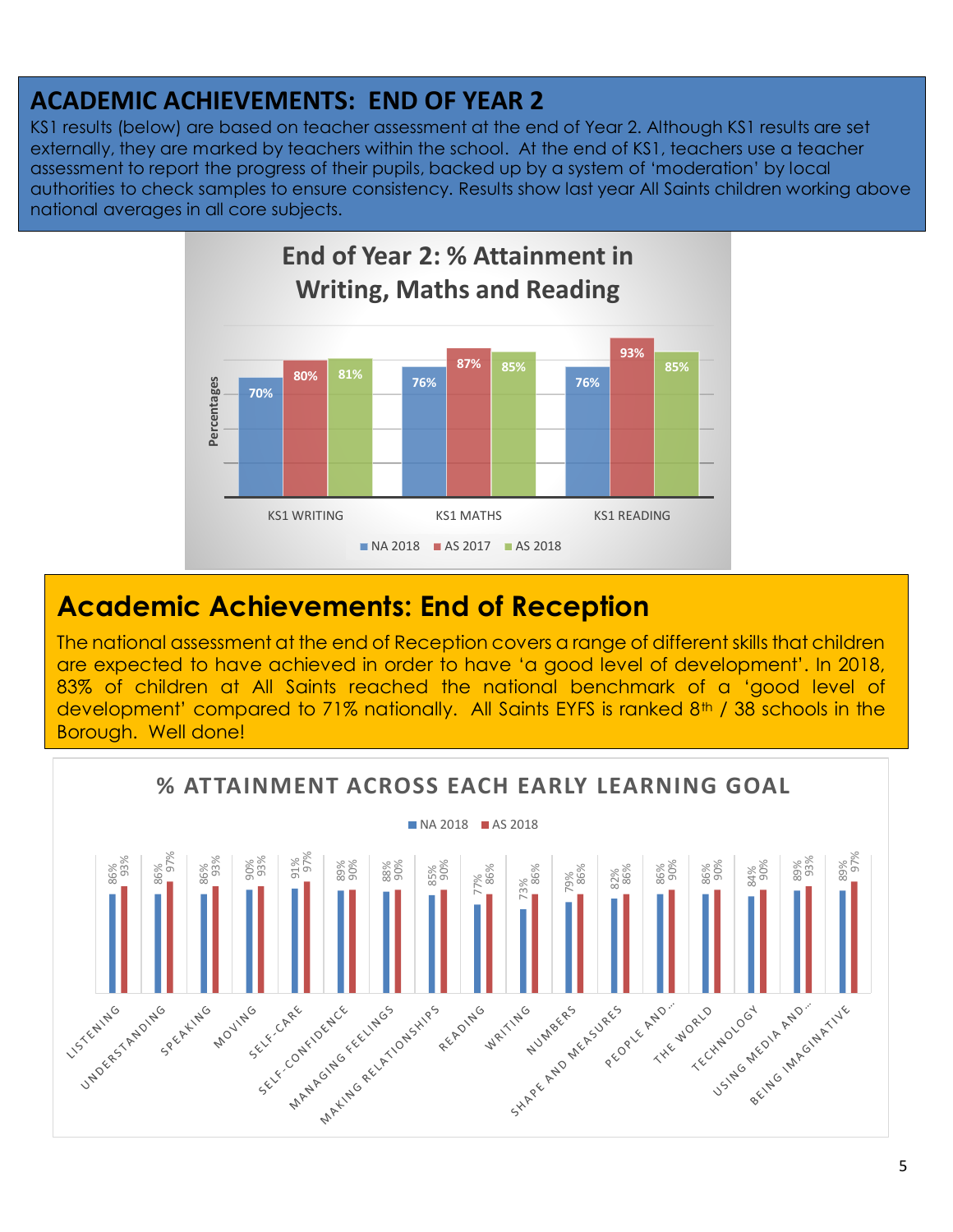### **Admissions Policy 2020/2021**

This year we have made some amendments to the definitions sections of our Admissions Policy for 2020/21. This can be viewed on our website under Our School/Admissions. If you would like to comment on these draft admission arrangements the Governing Body would be pleased to receive any comments you may have by 14<sup>th</sup> January. Please address any comments in writing to Mrs. Sylvia Finn, School Business Manager, All Saints CE Primary School, London SW6 6ED or via email to [admin@allsaintsce.lbhf.sch.uk](mailto:admin@allsaintsce.lbhf.sch.uk)

### **And finally ….**

#### **What an amazing Christmas Fair!**

A big thank you to All Saints Friends for arranging such a wonderful Christmas Fair. It was such a brilliant afternoon and we do appreciate all the hard work that goes into these events. As well as the money raised, you could really feel the school and community coming together and sharing the Christmas spirit.